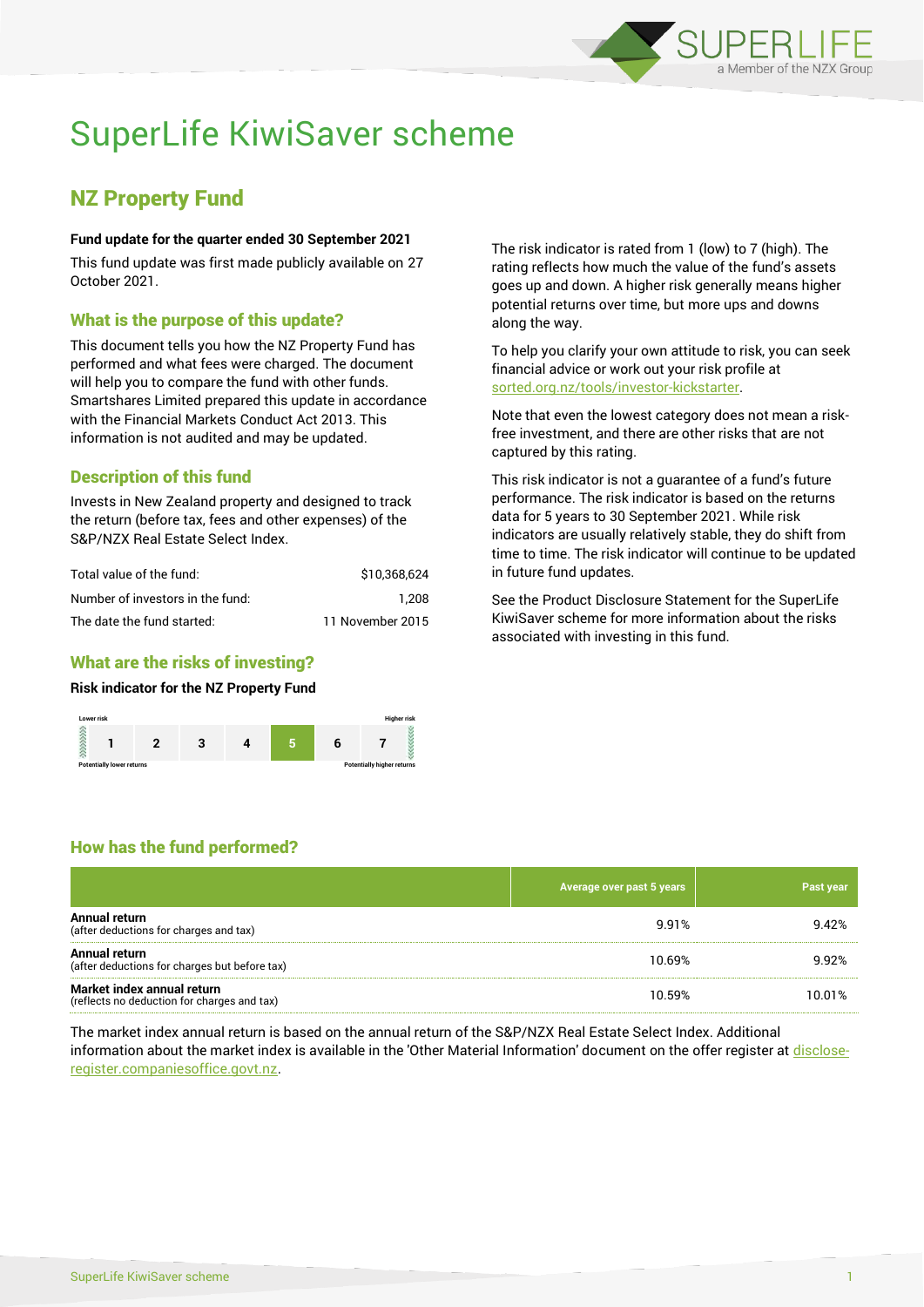

#### **Annual return graph**



This shows the return after fund charges and tax for each year ending 31 March since the fund started. The last bar shows the average annual return since the fund started, up to 30 September 2021.

**Important:** This does not tell you how the fund will perform in the future.

Returns in this update are after tax at the highest prescribed investor rate (PIR) of tax for an individual New Zealand resident. Your tax may be lower.

#### What fees are investors charged?

Investors in the NZ Property Fund are charged fund charges. In the year to 31 March 2021 these were:

|                                                       | % per annum of fund's net<br>asset value |  |
|-------------------------------------------------------|------------------------------------------|--|
| <b>Total fund charges</b>                             | 0.59%                                    |  |
| Which are made up of:                                 |                                          |  |
| <b>Total management and administration</b><br>charges | 0.59%                                    |  |
| Including:                                            |                                          |  |
| Manager's basic fee                                   | 0.58%                                    |  |
| Other management and<br>administration charges        | 0.01%                                    |  |
| Other charges                                         | Dollar amount per investor               |  |
| Administration fee                                    | \$30 per annum                           |  |

Investors may also be charged individual action fees for specific actions or decisions (for example, if an investor has a financial adviser and has agreed to pay a fee to the adviser for providing financial advice). See the Product Disclosure Statement for the SuperLife KiwiSaver scheme for more information about those fees.

The fees set out above include GST where applicable.

Small differences in fees and charges can have a big impact on your investment over the long term.

## Example of how this applies to an investor

Jess had \$10,000 in the fund at the start of the year and did not make any further contributions. At the end of the year, Jess received a return after fund charges were deducted of \$942 (that is 9.42% of her initial \$10,000). Jess paid other charges of \$30. This gives Jess a total return after tax of \$912 for the year.

### What does the fund invest in?

#### **Actual investment mix**

This shows the types of assets that the fund invests in.

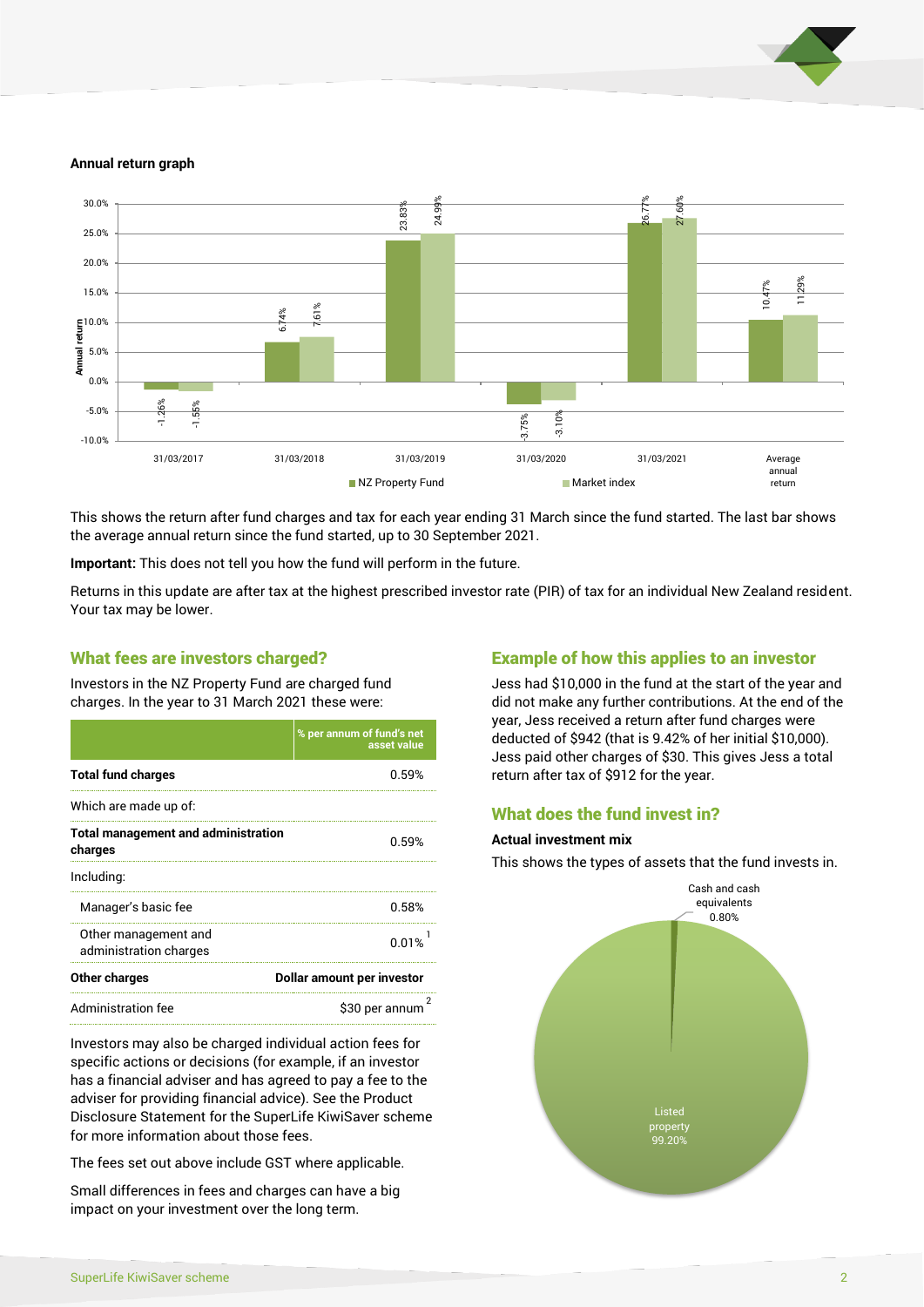

#### **Target investment mix**

This shows the mix of assets that the fund generally intends to invest in.

| <b>Asset Category</b>        | <b>Target asset mix</b> |
|------------------------------|-------------------------|
| Cash and cash equivalents    |                         |
| New Zealand fixed interest   |                         |
| International fixed interest |                         |
| Australasian equities        |                         |
| International equities       |                         |
| Listed property              | 100.00%                 |
| Unlisted property            |                         |
| Commodities                  |                         |
| Other                        |                         |

## **Top 10 investments**<sup>3</sup>

| <b>Name</b>                         | % of fund's net<br>asset value | <b>Type</b>               | <b>Country</b> | <b>Credit rating</b><br>(if applicable) |
|-------------------------------------|--------------------------------|---------------------------|----------------|-----------------------------------------|
| Precinct Properties New Zealand Ltd | 17.22%                         | Listed property           | New Zealand    |                                         |
| <b>Goodman Property Trust</b>       | 16.97%                         | Listed property           | New Zealand    |                                         |
| Kiwi Property Group Ltd             | 15.34%                         | Listed property           | New Zealand    |                                         |
| Property for Industry Ltd           | 12.52%                         | Listed property           | New Zealand    |                                         |
| Argosy Property Ltd                 | 11.54%                         | Listed property           | New Zealand    |                                         |
| Vital Healthcare Property Trust     | 9.96%                          | Listed property           | New Zealand    |                                         |
| <b>Stride Property Group</b>        | 9.77%                          | Listed property           | New Zealand    |                                         |
| Investore Property Ltd              | 5.00%                          | Listed property           | New Zealand    |                                         |
| <b>ANZ NZD Current Account</b>      | 0.80%                          | Cash and cash equivalents | New Zealand    | AA-                                     |

The top 10 investments make up 99.12% of the fund's net asset value.

#### **Currency hedging**

The fund does not have foreign currency exposure.